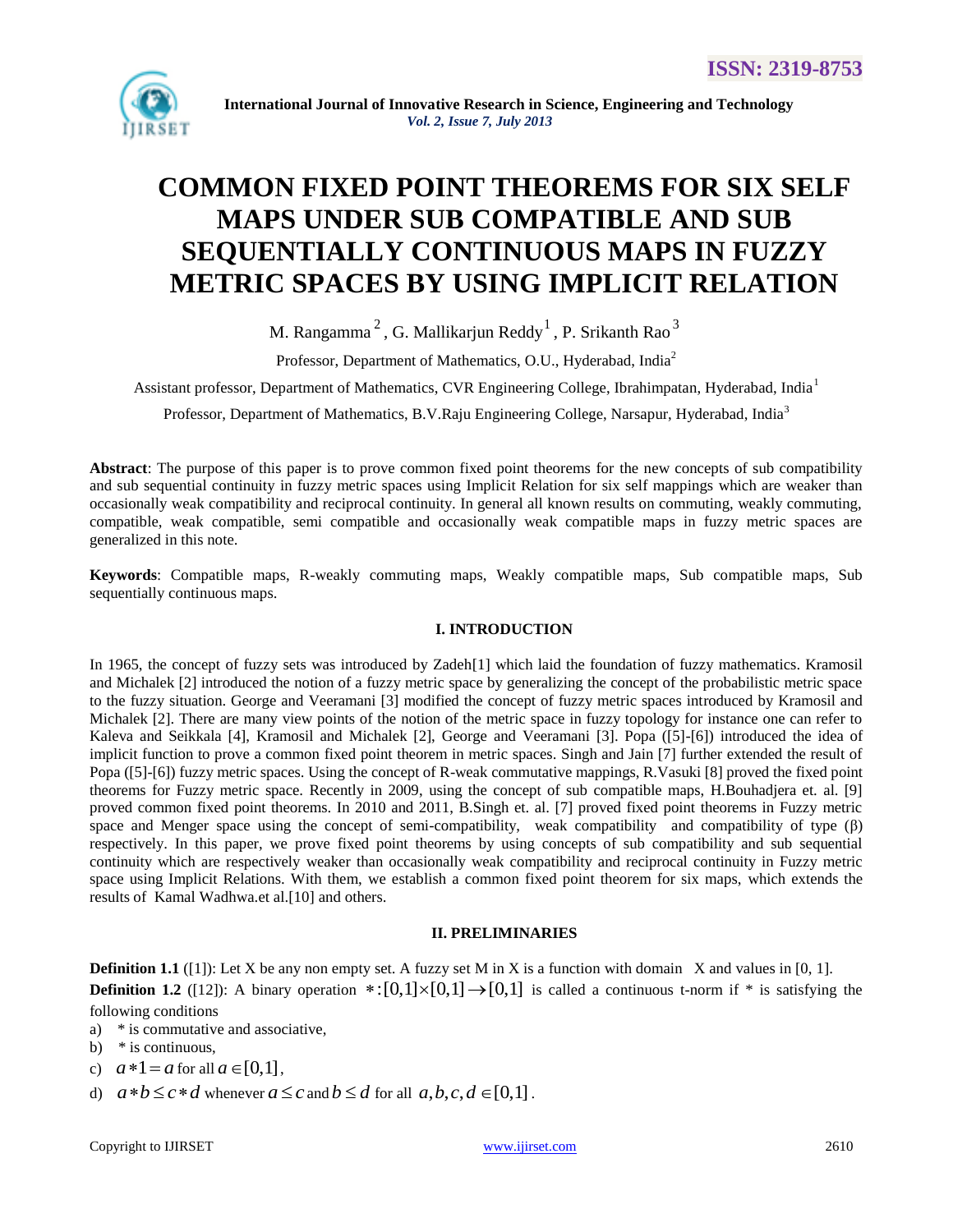

**Definition 1.3** ([3]): A 3-tuple  $(X, M, *)$  is said to be a fuzzy metric space if X is an arbitrary set.  $*$  is a continuous tnorm and M is a fuzzy set on  $X^2 \times (0, \infty)$  satisfying the following conditions for all x, y,  $z \in X$ , s,  $t > 0$ 

 $(fm1)$  $M(x, y, t) > 0$ ,

(fm2)  $M(x, y, t) = 1$  if and only if  $x = y$ ,

(fm3)  $M(x, y, t) = M(y, x, t)$ ,

(fm4)  $M(x, y, t) * M(y, z, s) \leq M(x, z, t + s)$ ,

 $(fm5)$  $M(x, y, \bullet): [0, \infty) \to [0,1]$  is left continuous,

then M is called a fuzzy metric on X.

Then M is called a fuzzy metric on X. The function  $M(x, y, t)$  denote the degree of nearness between x and y with respect to "t". We identify x=y with M(x, y, t)=1 for all t>0 and M(x, y, t)=0 with  $\infty$  and we can find some topological properties and examples of fuzzy metric spaces in paper of George and Veeramani [3].

**Example 1.4** (Induced fuzzy metric [3]): Let  $(X,d)$  be a metric space. Define a\*b= ab for all a, b  $\in$  [0, 1] and let  $M_d$ 

fuzzy sets on  $X^2 \times (0, \infty)$  defined as follows,  $M_d(x, y, t)$  $_{d}(x, y, t) = \frac{}{t + d(x, y)}$  $M_d(x, y, t) = \frac{t}{(x - 1)^2}$  $=\frac{t}{t+d(x,y)}$  $\frac{d}{dx} + d(x, y)$  then  $(X, M_d, *)$  is a fuzzy metric space. We

call this fuzzy metric induced by the metric d, the standard fuzzy metric. On the other hand note that there exists no metric on X satisfying the above  $M_d(x, y, t)$ .

**Definition 1.5** ([3]): Let  $(X, M, *)$  be fuzzy metric space then,

a) A sequence  $\{x_n\}$  in X is said to be convergent to x in X if for each  $\varepsilon > 0$  and each  $t > 0$ , there exists  $n_0 \in N$  such

that  $M(x_n, x, t) > 1 - \varepsilon$  for all  $n \ge n_0$ .

b) A sequence  $\{x_n\}$  in X is said to be Cauchy sequence for each  $\varepsilon > 0$  and  $t > 0$ , there exists  $n_0 \in N$  such that

 $M(x_m, x_n, t) > 1 - \varepsilon$  for all  $m, n \ge n_0$ .

c) A fuzzy metric space in which every Cauchy sequence is convergent is said to be complete.

**Remark 1.6** (remark 2.1 of [17]): Since \* is continuous, it follows from (fm4) that the limit of the sequence in fuzzy metric space is uniquely determined. Let  $(X, M, *)$  is a fuzzy metric space with the following condition (fm6) Lt M(x, y, t)=1 *t* →∞

for all  $x, y \in X$ .

**Lemma 1.7** ([15]): For all  $x, y \in X$ ,  $M(x, y, \bullet)$  is a non decreasing function.

**Lemma 1.8** ([17]): Let  $(X, M, ^{*})$  be a fuzzy metric space if there exists  $k \in (0,1)$  such that  $M(x, y, kt) \ge M(x, y, t)$ then x=y.

**Lemma 1.9**([2]): Let  $\{y_n\}$  be a sequence in a fuzzy metric space  $(X, M, *)$  with the condition (fm6). If there exists a **Example 1.9.** Let  $\{y_n\}$  be a sequence in a ruzzy metric space  $(X, M, \cdot)$  with the condition (find). If there exists number  $k \in (0,1)$  such that  $M(y_n, y_{n+1}, kt) \geq M(y_{n-1}, y_n, t)$  for all t>0 and  $n \in N$ , then  $\{y_n\}$  is a C sequence in X.

**Proposition 1.10**([2]): In a fuzzy metric space  $(X, M, *)$ , if  $a * a \ge a$  for all  $a \in [0,1]$  then  $a * b = \min\{a, b\}$  for all  $a, b \in [0,1]$ .

**Definition 1.11**([2]): Two self maps A and S of a fuzzy metric space  $(X, M, *)$  are called compatible

if  $\lim_{n\to\infty} M(ASx_n, SAx_n, t) = 1$  whenever  $\{x_n\}$  is a sequence in X such that  $\lim_{n\to\infty} Ax_n = \lim_{n\to\infty} Sx_n = x$ for some x in X.

**Definition 1.12**([9]): Two self maps A and S of a fuzzy metric space  $(X, M, *)$  are called weakly commuting if  $M(ASx, SAx, t) \ge M(Ax, Sx, t)$  for all x in X and t>0.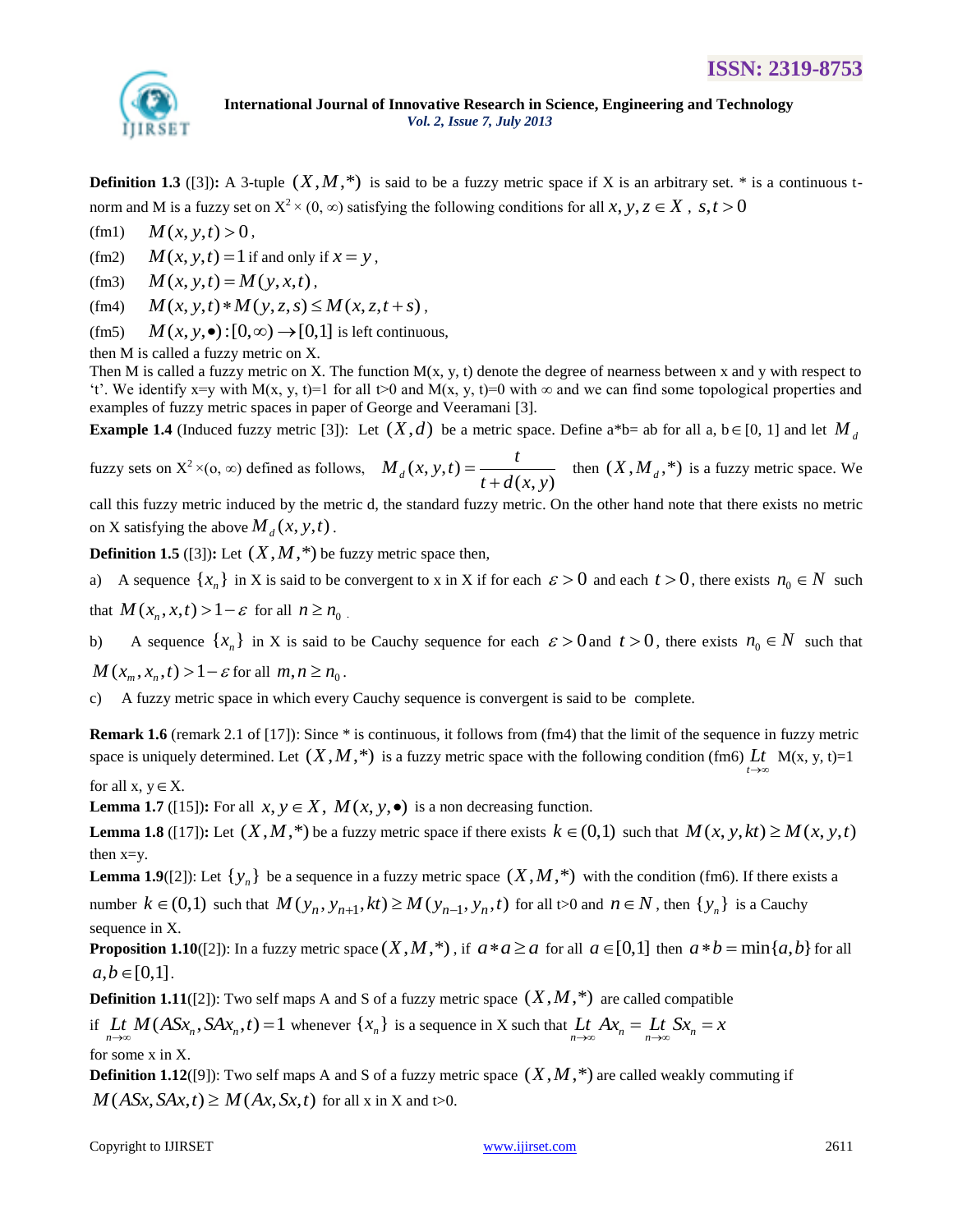

**Definition 1.13** ([9]): Two self maps A and S of a fuzzy metric space  $(X, M, *)$  are called R-weakly commuting if there

**Exists R**> 0 such that  $M(ASx, SAx, t) \ge M\left( Ax, Sx, \frac{t}{R} \right)$  for a for all  $x$  in  $X$  and  $t>0$ .

**Remark 1.14** ([9]): Clearly, point wise R-weakly commuting implies weak commuting only when  $R = 1$ .

**Remark 1.15** ([9]): Compatible mappings are point wise R-weakly commuting but not conversely.

**Definition 1.16** ([25]): Two self mappings A and S of a fuzzy metric space  $(X, M, *)$  are said to be weakly compatible if

they commute at their coincidence points that is the pair  $(A, S)$  is weakly compatible pair if  $Ax = Sx$  implies  $A S x = S A x$  for all  $x \in X$ .

**Definition 1.17** ([25]): Two self maps are said to be occasionally weakly compatible if there exists at least one x in X for which  $Sx = Tx$  implies  $STx = TSx$ .

**Definition 1.18** ([15]): Two self maps A and S on a fuzzy metric space are called reciprocal continuous if  $L_t$   $ASx_n = At$  and  $L_t$   $SAx_n = St$  for some t in X whenever  $\{x_n\}$  is a sequence in X such that

 $\lim_{n \to \infty} Ax_n = \lim_{n \to \infty} Sx_n = t$ , t in X.

**Remark 1.19** ([14]): If A and S are both continuous, then they are obviously reciprocally continuous but converse is not true. Moreover, in the setting of common fixed point theorems for point wise R-weakly commuting maps satisfying contractive conditions, continuity of one of the mappings A or S implies their reciprocally continuity but not conversely. In this paper, we weaken the above notion by introducing a new concept called sub compatibility just as defined by H. Bouhadjera [16] in metric space, as follows.

**Definition 1.20** ([16]): Self mappings A and S of a fuzzy metric space  $(X, M, *)$  are said to be sub compatible if and

only if there exists a sequence  $\{x_n\}$  in X such that  $\lim_{n\to\infty} Ax_n = \lim_{n\to\infty} Sx_n = t$ , t in X and satisfy

 $\lim_{n\to\infty} M(ASx_n, SAx_n, t) = 1$  for all t>0.

Obviously two occasionally weakly compatible maps are sub compatible maps, however the converse is not true in general.

**Example 1.21** ([16]): Let  $X = [0, \infty)$ ,  $S(x) = x^2$ ,

$$
T(x) = \begin{cases} x+2 \text{ if } x \in [0,4] \cup [9,\infty) \\ x+12 \text{ if } x \in (4,9) \end{cases} \text{ and } x_n = 2 + \frac{1}{n} \text{ for } n \in N \text{ then}
$$
  
\n
$$
\underset{n \to \infty}{L} \underset{n \to \infty}{L} S(x_n) = 4 = \underset{n \to \infty}{L} \underset{n \to \infty}{L} T(x_n) \text{ and } ST(x_n) = S(x_n + 2) = 16 = TS(x_n) = T(x_n^2) \text{ as } n \to \infty \text{ thus}
$$

 $\lim_{t \to \infty} M(STx_n, TSx_n, t) = 1$  i.e. S and T are sub compatible. n→∞

On the other hand we have  $Sx = Tx \Longleftrightarrow x = 2$  and

*ST* (2) =  $S(4) = 16, TS(2) = T(4) = 6$  then  $S(2) = 4 = T(2)$  but  $ST(2) \neq TS(2)$ 

hence the mappings S and T are not OWC.

Now, Kamal Wadhwa etal. [10] introduced a new notion called sub sequential continuity in fuzzy metric spaces by weakening the concept of reciprocal continuity introduced by pant [15].

**Definition 1.22** ([10]): Two self maps A and S on a fuzzy metric space are said to be sub sequentially continuous if and only if there exists a sequence  $\{x_n\}$  in X such that  $\lim_{n\to\infty} Ax_n = \lim_{n\to\infty} Sx_n = t$  for some t in X and satisfy

$$
Lt
$$
 ASx<sub>n</sub> = At and  $Lt$  SAx<sub>n</sub> = St.

Clearly, if A and S are continuous or reciprocally continuous then they are obviously sub sequentially continuous. The next example shows that there exist sub sequential continuous pairs of maps which are neither continuous nor reciprocally continuous.

Copyright to IJIRSET 2612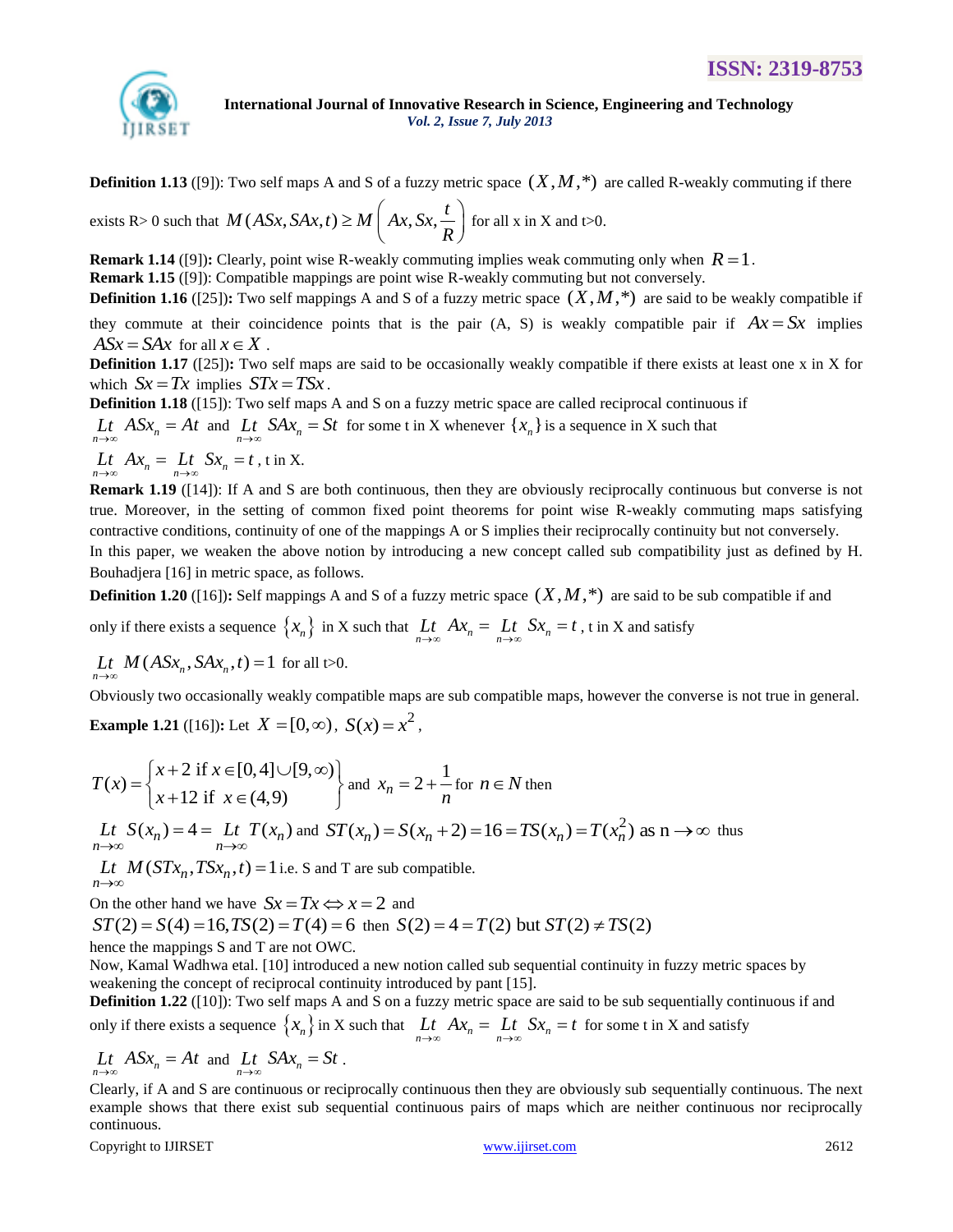

**Example1.23** ([26]): Let X=R, endowed with metric d and  $M_d(x, y, t) = \frac{1}{t + d(x, y)}$ *t*  $\frac{d}{dt}$  for all x,  $y \in X$ ,  $t > 0$  define the self

maps A, S as

maps A, S as  
\n
$$
Ax = \begin{cases} 2, x < 3 \\ x, x \ge 3 \end{cases}
$$
,  $Sx = \begin{cases} 2x - 4, x \le 3 \\ 3, x > 3 \end{cases}$ .

Consider a sequences  $x_n = 3 + \frac{1}{n}$  then  $Ax_n = (3 + \frac{1}{n}) \rightarrow 3$ ,  $Sx_n = 3$ ,  $SAx_n = S(3 + \frac{1}{n}) = 3 \neq S(3) = 2$  as  $n \rightarrow \infty$ .

Thus A and S are not reciprocally continuous but, if we Consider a sequence  $x_n = 3 - \frac{1}{n}$ , then  $Ax_n = 2$ ,  $Sx_n = 2(3 - \frac{1}{n}) - 4 = (2 - \frac{2}{n}) = 2$ ,

$$
Ax_n = 2, Sx_n = 2(3 - \frac{1}{n}) - 4 = (2 - \frac{2}{n}) = 2,
$$

 $ASx_n = A(2-\frac{2}{n}) = 2 = A(2), SAx_n = S(2) = 0 = S(2) \text{ as } n \to \infty.$ 

Therefore, A and S are sub sequentially continuous.

**Remark 1.24** ([26])**:** If A and S are continuous or reciprocally continuous then they are obviously sub sequentially continuous.

## **Implicit Relations 1.25 (**[5])**:**

(1.25.1) Let  $\Phi$  be the set of all real continuous functions  $\phi: (R^+)^6 \to R^+$  satisfying the condition  $\phi$  (u, u, v, v, u, u)

 $\geq 0$  imply u $\geq v$ , for all u,  $v \in [0, 1]$ .

(1.25.2) Let  $\Phi$  be the set of all real continuous functions  $\phi: (R^*)^5 \to R^*$  satisfying the condition  $\phi$  (u, u, v, u, u)  $\geq 0$ 

imply  $u \ge v$ , for all  $u, v \in [0, 1]$ .

The following theorem proved by Kamal Wadhwa et al. [10].

**Theorem1.26:** Let A, B, S and T be four self maps of fuzzy metric space  $(X, M, *)$  with continuous

tnorm  $*$  defined by  $t * t \geq t$  for all  $t \in [0,1]$ . If the pairs  $(A, S)$  and  $(B, T)$  are sub compatible and sub

sequentially continuous then

(1.26.1) A and S have a coincidence point

(1.26.2) B and T have a coincidence point

(1.26.3) for some function 
$$
\phi
$$
 and for all  $x, y \in X$  and every  $\models 0$   
\n
$$
\phi \begin{cases}\nM(Ax, By, t), M(Sx, Ty, t), M(Sx, Ax, t), \\
M(Ty, By, t), M(Sx, By, t), M(Ty, Ax, t)\n\end{cases} \ge 0
$$

then A, B, S and T have a unique common fixed point.

#### **III. MAIN RESULTS**

In this section we extend the **theorem 1.26** using implicit relations 1.25.1 and 1.25.2 which generalizes the results of [10], [11], [15] and [18].

**Theorem 2.1:** Let P, Q, S, T, A and B be six self maps of a complete fuzzy metric space  $(X, M, *)$  with continuous tnorm \* defined by  $t * t \geq t$  for all  $t \in [0,1]$ . If the pairs (P, AB) and (Q, ST) are sub compatible and sub sequentially continuous then

- (2.1.1) P and AB have a coincidence point,
- (2.1.2) Q and ST have a coincidence point,
- $(2.1.3)$  the pairs  $(P, T)$ ,  $(AB, T)$ ,  $(Q, B)$ ,  $(ST, B)$  are commutes,

(2.1.4) for some  $\phi \in \phi$  and for all  $x, y \in X$  and every t > 0

(2.1.3) the pairs (P, 1), (AB, 1), (Q, B), (S1, B) are commutes,  
\n(2.1.4) for some 
$$
\phi \in \phi
$$
 and for all  $x, y \in X$  and every  $\infty$ 0  
\n
$$
\phi \begin{cases}\nM(Px, Qy, t), M(ABx, STy, t), M(ABx, Px, t), \\
M(STy, Qy, t), M(ABx, Qy, t), M(STy, Px, t)\n\end{cases} \ge 0,
$$

then P, Q, S, T, A and B have a unique common fixed point .

Copyright to IJIRSET 2613 **Proof:** Since (P, AB) and (Q, ST) are sub compatible and sub sequentially continuous then there exists two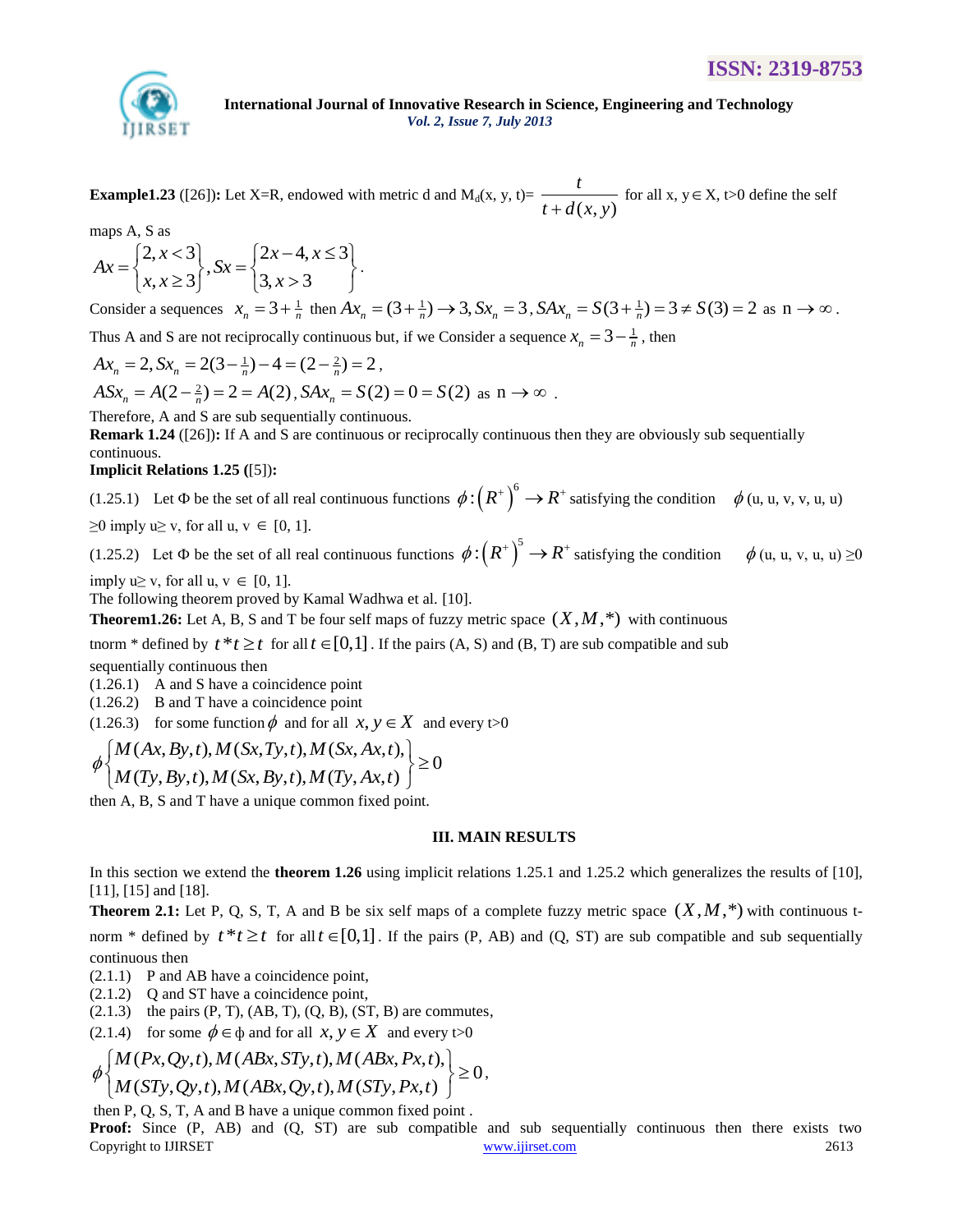

.

sequences  $\left\{x_{n}\right\}$  ,  $\left\{y_{n}\right\}$  in X such that (2.1.5)  $\lim_{n \to \infty} P x_n = \lim_{n \to \infty} AB x_n = z, z \in X$  and satisfy (2.1.5)  $\lim_{n \to \infty} Lt$   $Px_n = \lim_{n \to \infty} ABx_n = z$ ,  $z \in X$  and satisfy<br>  $\lim_{n \to \infty} M(P(AB)x_n, (AB)Px_n, t) = M(Pz, ABz, t) = 1$ (2.1.6)  $\lim_{n \to \infty} Qy_n = \lim_{n \to \infty} STy_n = z^1, z^1 \in X$  and satisfies (2.1.6)  $\lim_{n \to \infty} Lt \, Qy_n = Lt \, STy_n = z^1, \ z^1 \in X$  and satisfies<br>  $\lim_{n \to \infty} M(Q(ST)y_n, (ST)Qy_n, t) = M(Qz^1, STz^1, t) = 1.$ Therefore  $Pz = ABz$  and  $Qz^1 = STz^1$  i.e. z is a coincidence point of P, AB and  $z^1$  is a coincidence point of Q, ST. Now we prove  $z = z^1$ . Put  $x = x_n$  and  $y = y_n$  in (2.1.4) we get

Now we prove 
$$
z = z'
$$
.  
\nPut  $x = x_n$  and  $y = y_n$  in (2.1.4) we get  
\n
$$
(2.1.7) \quad \phi \left\{ \begin{aligned} M(Px_n, Qy_n, t), M(ABx_n, STy_n, t), M(ABx_n, Px_n, t), \\ M(STy, Qy_n, t), M(ABx_n, Qy_n, t), M(STy_n, Px_n, t) \end{aligned} \right\} \ge 0.
$$

Taking the limit as  $n \rightarrow \infty$  and using (2.1.5), (2.1.6) we get

Taking the limit as 
$$
n \to \infty
$$
 and using (2.1.5), (2.1.6) we get  
\n
$$
\phi \begin{cases}\nM(z, z^1, t), M(z, z^1, t), M(z, z, t), \\
M(z^1, z^1, t), M(z, z^1, t), M(z^1, z, t)\n\end{cases} \ge 0
$$
\n(2.1.8)  $\phi \Big\{ M(z, z^1, t), M(z, z^1, t), 1, 1, M(z, z^1, t), M(z, z^1, t)\Big\} \ge 0$ .

$$
(2.1.8) \quad \phi\left\{M(z, z^1, t), M(z, z^1, t), 1, 1, M(z, z^1, t), M(z, z^1, t)\right\} \ge 0
$$

In view of implicit relations (1.25.1) we get

 $(2.1.9) \quad z = z^1.$ 

Again we claim that  $Pz = z$ .

Substitute  $x = z$  and  $y = y_n$  in (2.1.4) we get

Again we claim that 
$$
Pz = z
$$
.  
\nSubstitute  $x = z$  and  $y = y_n$  in (2.1.4) we get  
\n
$$
(2.1.10) \phi \begin{cases} M(Pz, Qy_n, t), M(ABz, STy_n, t), M(ABz, Pz, t), \\ M(STy_n, Qy_n, t), M(ABz, Qy_n, t), M(STy_n, Pz, t) \end{cases} \ge 0.
$$

Taking the limit as  $n \to \infty$  and using (2.1.6),  $P_z = ABz$  we get <sup>1</sup> t)  $M(P_{7.7}^{-1})$  $(2, 2, 1), M(T2, 2, 1), M(T$ <br> $\frac{1}{7}$   $\frac{1}{T}$  t)  $M(P_7 \frac{1}{7}$  t)  $M(\frac{1}{7})$  $(Pz, z<sup>1</sup>, t), M(Pz, z<sup>1</sup>, t), M(Pz, Pz, t),\Big| \ge 0$  $(P_{Z}, z^{1}, t), M(P_{Z}, z^{1}, t), M(P_{Z}, P_{Z}, t)$ <br> $(z^{1}, z^{1}, t), M(P_{Z}, z^{1}, t), M(z^{1}, P_{Z}, t)$  $M(P_{Z}, z^{1}, t), M(P_{Z}, z^{1}, t), M(P_{Z}, P_{Z}, t)$  $M(P_{Z}, z^{1}, t), M(P_{Z}, z^{1}, t), M(P_{Z}, P_{Z},$ <br> $M(z^{1}, z^{1}, t), M(P_{Z}, z^{1}, t), M(z^{1}, P_{Z}, t^{1}, t)$ (t)  $\int$  = 0.<br>  $\phi$   $\left\{ M(Pz, z^1, t), M(Pz, z^1, t), M(Pz, Pz, t), \right\}$   $\geq 0$ <br>  $M(z^1, z^1, t), M(Pz, z^1, t), M(z^1, Pz, t)$  $\left\{\begin{aligned}\nM(Pz, z^1, t), M(Pz, z^1, t), M(Pz, Pz, t), \\
M(z^1, z^1, t), M(Pz, z^1, t), M(z^1, Pz, t)\n\end{aligned}\right\} \ge 0$ 

.

$$
(2.1.11) \quad \phi \begin{cases} M(Pz, z^1, t), M(Pz, z^1, t), 1, \\ 1, M(Pz, z^1, t), M(Pz, z^1, t) \end{cases} \ge 0.
$$

In view of implicit relations (1.25.1) and using (2.1.9) we get (2.1.12)  $Pz = z^1 = z$  implies  $ABz = Pz = z$ .

Again we claim that  $Qz = z$ .

Substitute  $x = z$  and  $y = z$  in (2.1.4), (2.1.12) and  $STz = Qz$  we get

Substitute 
$$
x = z
$$
 and  $y = z$  in (2.1.4), (2.1.12) and  $STz = Qz$  we get  
\n
$$
\left\{\begin{array}{l}\nM(Pz, Qz, t), M(ABz, STz, t), M(ABz, Pz, t), \\
M(STz, Qz, t), M(ABz, Qz, t), M(STz, Pz, t)\n\end{array}\right\} \ge 0
$$
\n
$$
\phi \left\{\begin{array}{l}\nM(z, Qz, t), M(z, Qz, t), M(z, z, t), \\
M(Qz, Qz, t), M(z, Qz, t), M(Qz, z, t)\n\end{array}\right\} \ge 0
$$
\n(2.1.14)  $\phi \left\{M(z, Qz, t), M(z, Qz, t), M(z, Qz, t), M(Qz, z, t)\right\} \ge 0.$ 

In view of implicit relations  $(1.25.1)$  and using  $(2.1.12)$  we get

Copyright to IJIRSET 2614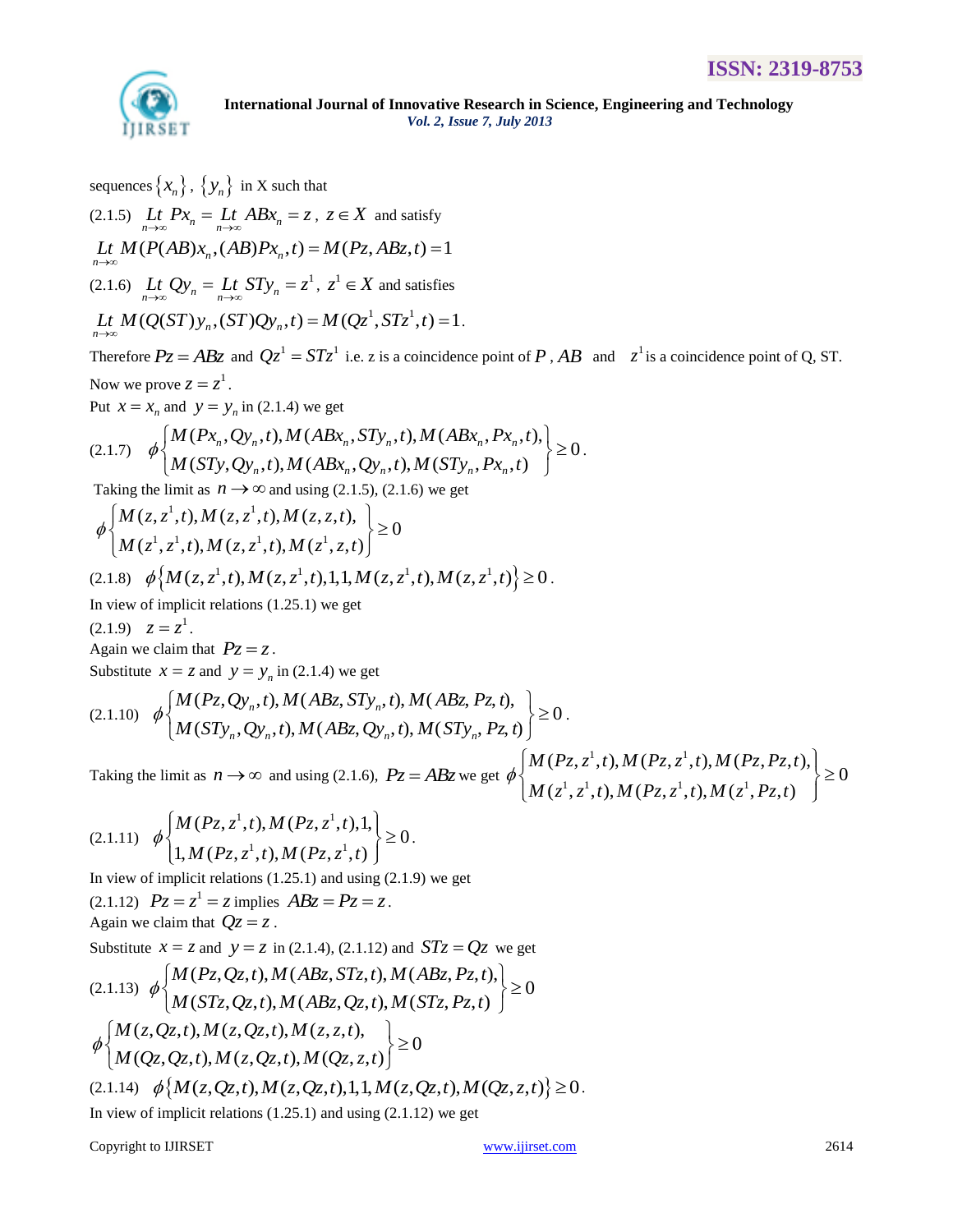

 $(2.1.15)$   $z = Qz$  implies  $STz = Qz = z$ and also  $ABz = Pz = Qz = STz = z$ . which shows that z is a common fixed point of AB, P, Q and ST. Now we claim  $Tz = Sz = z$ . Put  $x = Tz$  and  $y = z$  in (2.1.4) and using (2.,1.3), (2.1.15) we get (2.1.16) ( , , ), ( , , ), ( , , ), 0  $y = z$  in (2.1.4) and using (2.,1.5), (2.1.15) we get<br>(PTz, Qz, t), M (ABTz, STz, t), M (ABTz, PTz<br>(STz, Qz, t), M (ABTz, Qz, t), M (STz, PTz, t) *M*  $Tz = Sz = z$ .<br> *M*  $y = z$  in (2.1.4) and using (2.,1.3), (2.1.15) we get<br> *M* (*PTz*, *Qz*, *t*), *M* (*ABTz*, *STz*, *t*), *M* (*ABTz*, *PTz*, *t M* (*PTz*, *Qz*, *t*), *M* (*ABTz*, *STz*, *t*), *M* (*ABTz*, *PT*<br>*M* (*STz*, *Qz*, *t*), *M* (*ABTz*, *Qz*, *t*), *M* (*STz*, *PTz*, *t*  $\phi$ im  $Tz = Sz = z$ .<br>
and  $y = z$  in (2.1.4) and using (2.,1.3), (2.1.15) we get<br>  $\begin{cases} M(PTz, Qz, t), M(ABTz, STz, t), M(ABTz, PTz, t), \\ M(STz, Qz, t), M(ABTz, Qz, t), M(STz, PTz, t) \end{cases} \ge 0$  $\left\{\begin{array}{l}\nM(PT_z, Q_z, t), M(ABT_z, ST_z, t), M(ABT_z, PT_z, t), \\
M(ST_z, Qz, t), M(ABT_z, Qz, t), M(ST_z, PT_z, t)\n\end{array}\right\} \ge 0$  $\phi \begin{cases} M (f1z, Qz, t), M (AD1z, 51z, t), M (AD1z, 71z, t), M (STz, PTS, t), M (STz, Qz, t), M (ABTz, Qz, t), M (TABz, STz, t), M (TABz, TPz, t), M (TTz, Qz, t), M (TABz, TPS, t), M (TTz, Qz, t), M (TTz, TPS, t), M (TTz, TPS, t), M (TTz, TPS, t), M (TTz, TPS, t), M (TTz, TPS, t), M (TTz, TPS, t), M (TTz, TPS, t), M (TTz, TPS, t), M (TTz, TPS, t), M ($  $(M(S12, Q2, t), M (AD12, Q2, t), M (SL2, T2),$ <br>(TPz, Qz, t), M (T ABz, STz, t), M (T ABz, TP<br>(STz, Qz, t), M (T ABz, Qz, t), M (STz, TPz, t) *M* (*P<sub>12</sub>, Qz<sub>2</sub>, t*)*, M* (*AB1z*, *S1z*, *t*)*, M* (*AB1z*, *P*<br>*M* (*STz*, *Qz<sub>2</sub>, t*)*, M* (*ABTz*, *Qz<sub>2</sub>, t*)*, M* (*STz*, *P*<br>*M* (*TPz*, *Qz*, *t*), *M* (*T ABz*, *STz*, *t*), *M* (*T ABz*, *TPz*, *t M (STz,Qz,t),M (ABTz,Qz,t),M (ST<br>M (TPz,Qz,t),M (T ABz, STz,t),M (T ABz,Tl*)<br>*M (STz,Qz,t),M (T ABz,Qz,t),M (STz,TPz,t*  $\phi$ 1.16)  $\phi$   $\begin{cases} M(T12, Qz, t), M(AB1z, S1z, t), M(AB1z, r1z, t), M(Tz, Qz, t), M(STz, PTz, t) \end{cases} \ge$ <br>  $\begin{cases} M(TPz, Qz, t), M(TABz, STz, t), M(TABz, TPz, t), M(STz, Qz, t), M(TABz, Qz, t), M(STz, TPz, t) \end{cases} \ge 0$  $\left\{ M(TP_{z}, Q_{z}, t), M(TAB_{z}, ST_{z}, t), M(TAB_{z}, TP z, t), M(ST_{z}, Q_{z}, t), M(TAB_{z}, Q_{z}, t), M(ST_{z}, TP_{z}, t) \right\} \geq 0$  $(STz, Qz, t), M (TABz, Qz, t), M(STz, Tz, t)$ <br>  $(Tz, z, t), M(Tz, z, t), M(Tz, Tz, t), \geq 0$  $(T_{Z}, z, t), M(T_{Z}, z, t), M(T_{Z}, T_{Z},$ <br> $(z, z, t), M(T_{Z}, z, t), M(z, T_{Z}, t)$ *M* (*STz*, *Qz*, *t*), *M* (T *ABz*, *Qz*, *t*), *M*<br>*M* (Tz, *z*, *t*), *M* (Tz, *z*, *t*), *M* (Tz, Tz, *t*  $M(T_{Z}, z, t), M(T_{Z}, z, t), M(T_{Z}, T_{Z}, t)$ <br> $M(z, z, t), M(T_{Z}, z, t), M(z, T_{Z}, t)$  $\left\{\begin{array}{l}\mathcal{M}(ST_{Z},Q_{Z},t),\mathcal{M}(TAB_{Z},Q_{Z},t),\mathcal{M}(ST_{Z},TP_{Z})\ \phi\left\{\mathcal{M}(T_{Z},z,t),\mathcal{M}(T_{Z},z,t),\mathcal{M}(T_{Z},T_{Z},t),\right\}\ \phi\left\{\mathcal{M}(z,z,t),\mathcal{M}(T_{Z},z,t),\mathcal{M}(z,T_{Z},t)\right\}\geq0\end{array}\right\}$  $\phi\left\{\begin{aligned} &M(T_{Z}, z, t), M(T_{Z}, z, t), M(T_{Z}, T_{Z}, t), \\ &M(z, z, t), M(T_{Z}, z, t), M(z, T_{Z}, t) \end{aligned}\right\} \ge 0$ <br>(2.1.17)  $\phi\left\{M(T_{Z}, z, t), M(T_{Z}, z, t), 1, 1, M(T_{Z}, z, t), M(T_{Z}, z, t)\right\} \ge 0.$ In view of implicit relations  $(1.25.1)$  and using  $(2.1.15)$  we get  $(2.1.18)$   $Tz = z$  and  $STz = z$  implies  $Sz = z$ . Again we claim that  $Az = Bz = z$ . Let  $x = z$  and  $y = Bz$  in (2.1.4) and using (2.1.3), (2.1.15) we get Again we claim that  $Az = Bz = z$ .<br>
Let  $x = z$  and  $y = Bz$  in (2.1.4) and using (2.1.3), (2.1.15) we get<br>
(2.1.19)  $\phi$   $\left\{\begin{array}{l} M(Pz, QBz,t), M(ABz, STBz,t), M(ABz, Pz,t), \\ M(2,1,19) \end{array}\right\} \ge 0$  $Bz$  in (2.1.4) and using (2.1.5), (2.1.15) we get<br>  $(Pz, QBz,t)$ ,  $M(ABz, STBz,t)$ ,  $M(ABz, Pz,t)$ ,<br>  $(STBz, QBz,t)$ ,  $M(ABz, QBz,t)$ ,  $M(STBz, Pz,t)$ *m* that  $Az = Bz = z$ .<br> *y* =  $Bz$  in (2.1.4) and using (2.1.3), (2.1.15) we get <br> *M* ( $Pz$ ,  $QBz$ , *t*), *M* ( $ABz$ ,  $STBz$ , *t*), *M* ( $ABz$ ,  $Pz$ , *t y* = *Bz* in (2.1.4) and using (2.1.5), (2.1.15) we get<br>*M* (*Pz*, *QBz*, *t*), *M* (*ABz*, *STBz*, *t*), *M* (*ABz*, *Pz*, *t*),<br>*M* (*STBz*, *QBz*, *t*), *M* (*ABz*, *QBz*, *t*), *M* (*STBz*, *Pz*, *t* claim that  $Az = Bz = z$ .<br>
and  $y = Bz$  in (2.1.4) and using (2.1.3), (2.1.15) we get<br>  $\phi \begin{cases} M(Pz, QBz,t), M(ABz, STBz,t), M(ABz, Pz,t), \\ M(STBz, OBz,t), M(ABz, OBz,t), M(STBz, Pz,t) \end{cases} \ge 0$  $\left\{\begin{array}{l}\nM(P_{z}, QB_{z},t), M(AB_{z},STB_{z},t), M(AB_{z},P_{z},t), \\
M(STB_{z},QB_{z},t), M(AB_{z},QB_{z},t), M(STB_{z},P_{z},t)\n\end{array}\right\}\n\ge 0$  $\phi$   $\left\{ M(STBz, QBz,t), M(ABz, QBz,t), M(STB(z, BQz,t), M(z, BSTz,t), M(z, z, t), M(z, Z, t), M(z, Z, t), M(z, Z, t), M(z, Z, t), M(z, Z, t), M(z, Z, t), M(z, Z, t), M(z, Z, t), M(z, Z, t), M(z, Z, t), M(z, Z, t), M(z, Z, t), M(z, Z, t), M(z, Z, t), M(z, Z, t), M(z, Z, t), M(z, Z, t), M(z, Z, t), M(z, Z, t), M(z, Z, t), M(z, Z, t), M(z, Z, t), M(z, Z, t), M(z, Z, t),$  $(z, BQz, t), M(z, BSTz, t), M(z, z, t),$ <br>  $(BSTz, BQz, t), M(z, BQz, t), M(BSTz, z, t)$ *M* (*STBz*, *QBz*, *t*), *M* (*ABz*, *Q*<br>*M* (*z*, *BQz*, *t*), *M* (*z*, *BSTz*, *t*), *M* (*z*, *z*, *t*  $M(z, BQz, t), M(z, BSTz, t), M(z, z, t),$ <br> $M(BSTz, BQz, t), M(z, BQz, t), M(BSTz, z, t))$ (2.1.19)  $\phi$ <br>  $\phi$   $\left\{ M(z, BQz, t), M(ABz, QBz, t), M(STBz, Pz, b) \right\}$ <br>  $\phi$   $\left\{ M(z, BQz, t), M(z, BSTz, t), M(z, z, t), b \right\} \ge 0$  $\left\{\begin{aligned}\n &M(z, BQz, t), M(z, BSTz, t), M(z, z, t), \\
 &M(BSTz, BQz, t), M(z, BQz, t), M(BSTz, z, t)\n \end{aligned}\right\} \ge 0$  $(BSTz, BQz, t), M(z, BQz, t), M(BSTz,$ <br>  $(z, Bz, t), M(z, Bz, t), 1,$ <br>  $\geq 0$  $(z, Bz, t), M(z, Bz, t), 1,$ <br>  $(Bz, Bz, t), M(z, Bz, t), M(Bz, z, t)$ *M* (*BSTz*, *BQz*, *t*), *M* (*z*, *M* (*z*, *Bz*, *t*), *M* (*z*, *Bz*, *t*  $M(z, Bz, t), M(z, Bz, t), 1,$ <br>*M* (*Bz*, *Bz*, *t*), *M* (*z*, *Bz*, *t*), *M* (*Bz*, *z*, *t*  $\psi \left\{ M(BST_{Z}, BQ_{Z}, t), M(z, BQ_{Z}, t), M(BST_{Z}, z, t) \right\}$ <br>  $\phi \left\{ \begin{aligned} &M(z, Bz, t), M(z, Bz, t), 1, \\ &M(Bz, Bz, t), M(z, Bz, t), M(Bz, z, t) \end{aligned} \right\} \ge 0$  $\phi$   $\begin{cases} M(z, Bz, t), M(z, Bz, t), 1, \\ M(Bz, Bz, t), M(z, Bz, t), M(Bz, z, t) \end{cases} \ge 0$ <br>
(2.1.20)  $\phi$  { $M(z, Bz, t), M(z, Bz, t), 1, 1, M(z, Bz, t), M(z, Bz, t)$ }  $\ge 0$ . In view of implicit relations (1.25.1) we get  $(2.1.21)$   $Bz = z$  and  $ABz = z$  implies  $Az = z$ . (2.1.21)  $Bz = z$  and  $ABz = z$  implies  $Az = z$ .<br>Therefore  $Pz = Qz = Az = Bz = Sz = Tz = z$ , *z* is a common fixed point of P, Q, A, B, S and T. For uniqueness of z, let  $\omega$  be another common fixed point  $(\omega \neq z)$ put  $x = z$  and  $y = \omega$  in (2.1.4) we get queness of z, let  $\omega$  be another common fixed point  $(\omega \neq z$  and  $y = \omega$  in (2.1.4) we get<br>  $(Pz, Q\omega, t), M(ABz, ST\omega, t), M(ABz, Pz, t),$ <br>  $\leq 0$ ( $P_{Z}, Q\omega, t$ ),  $M(AB_{Z}, ST\omega, t)$ ,  $M(AB_{Z}, P_{Z}, t)$ ,<br>( $ST\omega, Q\omega, t$ ),  $M(AB_{Z}, Q\omega, t)$ ,  $M(ST\omega, P_{Z}, t)$ uniqueness of z, let  $\omega$  be another common fixed por<br>  $x = z$  and  $y = \omega$  in (2.1.4) we get<br>  $M(Pz, Q\omega, t), M(ABz, ST\omega, t), M(ABz, Pz, t)$ *M*  $(P_z, Q\omega, t)$ , *M*  $(ABz, ST\omega, t)$ , *M*  $(ABz, Pz, t)$ <br>*M*  $(ST\omega, Q\omega, t)$ , *M*  $(ABz, Q\omega, t)$ , *M*  $(ST\omega, Pz, t$ For uniqueness of z, let  $\omega$  be another common<br>put  $x = z$  and  $y = \omega$  in (2.1.4) we get<br> $\begin{cases} M(Pz, Q\omega, t), M(ABz, ST\omega, t), M(\omega) \end{cases}$ or uniqueness of z, let  $\omega$  be another common fixed point  $(\omega \neq z)$ <br>
t  $x = z$  and  $y = \omega$  in (2.1.4) we get<br>  $\left\{ M(Pz, Q\omega, t), M(ABz, ST\omega, t), M(ABz, Pz, t), \atop M(ST\omega, Q\omega, t), M(ABz, Q\omega, t), M(ST\omega, Pz, t) \right\} \ge 0$  $\left\{\begin{array}{l}\nM(Pz,Q\omega,t), M(ABz,ST\omega,t), M(ABz,Pz,t), \\
M(ST\omega,Q\omega,t), M(ABz,Q\omega,t), M(ST\omega,Pz,t)\n\end{array}\right\} \geq 0$  $(ST\omega, Q\omega, t), M(ABz, Q\omega, t), M(Sz, \omega, t), M(z, \omega, t), M(z, \omega, t), M(z, \omega, t), M(\omega, z, t)) \ge 0$  $M(ST\omega, Q\omega, t), M(ABz, Q\omega, t)$ <br> $M(z, \omega, t), M(z, \omega, t), M(z, z, t)$  $M(z, \omega, t), M(z, \omega, t), M(z, z, t)$ <br> $M(\omega, \omega, t), M(z, \omega, t), M(\omega, z, t)$  $\begin{array}{c}\n \sqrt{M(STo,Q\omega,t)}, M(AB;\) \\
 \phi \left\{ M(z,\omega,t), M(z,\omega,t), M(z,\omega,t), M(z,\omega,t), M(z,\omega,t), M(z,\omega,t), M(z,\omega,t), M(z,\omega,t), M(z,\omega,t), M(z,\omega,t), M(z,\omega,t), M(z,\omega,t), M(z,\omega,t), M(z,\omega,t), M(z,\omega,t), M(z,\omega,t), M(z,\omega,t), M(z,\omega,t), M(z,\omega,t), M(z,\omega,t), M(z,\omega,t), M(z,\omega,t), M(z,\omega,t), M(z,\omega,t), M(z,\omega,t), M(z,\omega,t), M(z,\omega,t), M(z,\omega,t), M(z,\omega,t), M(z,\omega,t), M(z,\omega,t), M(z,\$  $\left\{\begin{aligned} &M(ST\omega, Q\omega, t), M(ABz, Q\omega, t), M(ST\omega \\ &\left\{M(z, \omega, t), M(z, \omega, t), M(z, z, t), \atop M(\omega, \omega, t), M(z, \omega, t), M(\omega, z, t)\right\} \geq 0 \end{aligned}\right.$  $\phi\begin{cases} M(z, \omega, t), M(z, \omega, t), M(z, z, t), \\ M(\omega, \omega, t), M(z, \omega, t), M(\omega, z, t) \end{cases} \ge 0$ <br>  $\phi\{M(z, \omega, t), M(z, \omega, t), 1, 1, M(z, \omega, t), M(\omega, z, t)\}\ge 0$ .

In view of implicit relations (1.25.1) we get  $z = \omega$ .

Therefore there exists a unique common fixed point exists for P, Q, S, T, A and B.

If we put  $B = T = I_x$  (the identity map on X) in the **theorem 2.1** we have the following.

**Corollary 2.2**: Let P, Q, S, A be four self maps of a complete fuzzy metric space  $(X, M, *)$  with continuous t-norm  $*$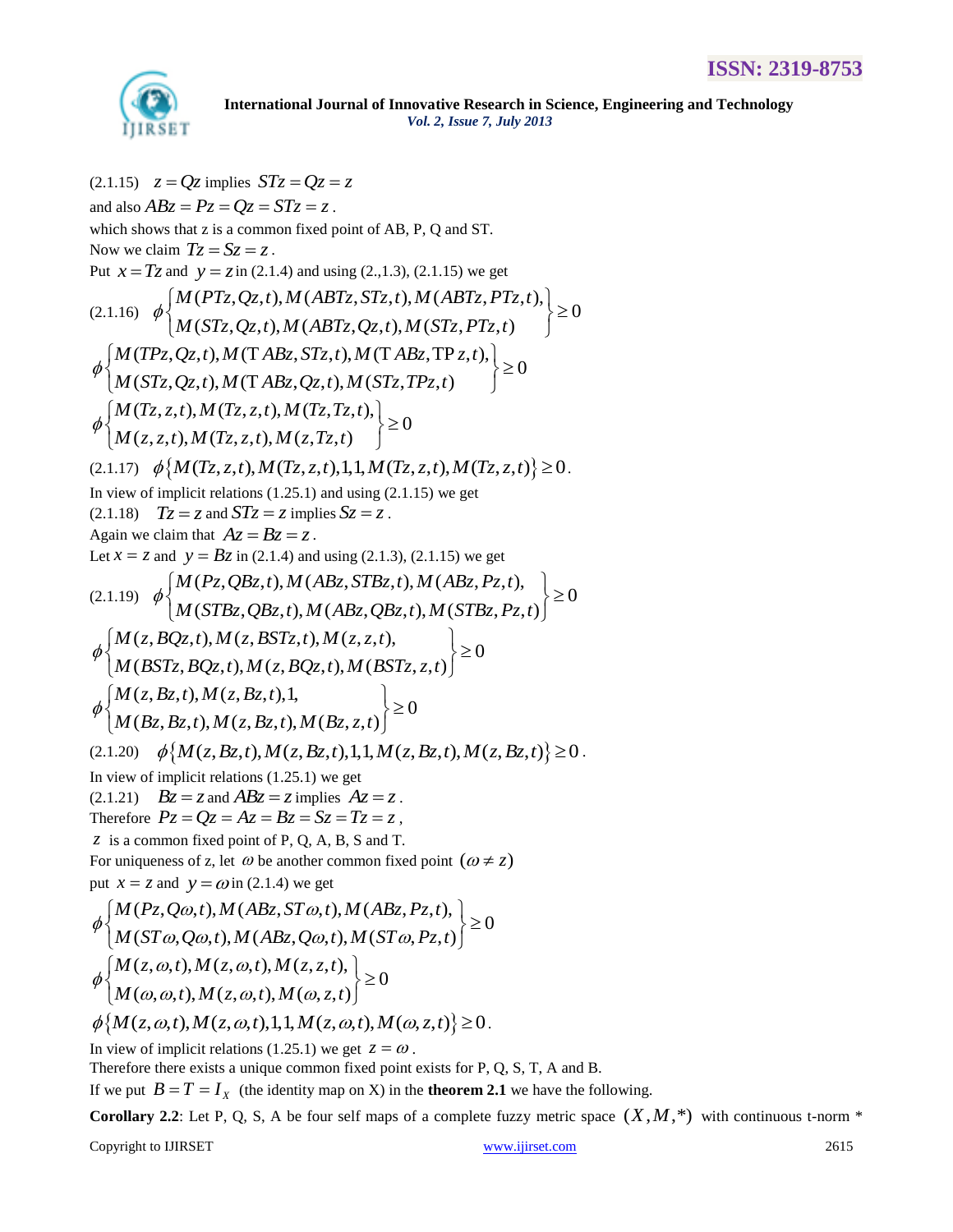

defined by  $t * t \geq t$  for all  $t \in [0,1]$ . If the pairs  $(P, A)$  and  $(Q, S)$  are sub compatible and sub sequentially continuous then

(2.2.1) P and A have a coincidence point

(2.2.2) Q and S have a coincidence point

(2.2.3) for some 
$$
\phi \in \phi
$$
 and for all  $x, y \in X$  and every t>0  
\n
$$
\phi \begin{cases}\nM(Px, Qy, t), M(Ax, Sy, t), M(Ax, Px, t), \\
M(Sy, Qy, t), M(Ax, Qy, t), M(Sy, Px, t)\n\end{cases} \ge 0
$$

then P, Q, S, A have a unique common fixed point*.* 

If we put  $P = Q$ ,  $B = T = I_x$  in the **theorem 2.1** we have the following.

**Corollary 2.3**: Let P, S, A be three self maps of a complete fuzzy metric space  $(X, M, *)$  with continuous t-norm  $*$ 

defined by  $t * t \geq t$  for all  $t \in [0,1]$ . If the pairs (P, A) and (P, S) are sub compatible and sub sequentially continuous then

(2.3.1) P and A have a coincidence point

(2.3.2) P and S have a coincidence point

(2.3.2) T and S have a confidence point  
\n(2.3.3) for some 
$$
\phi \in \phi
$$
 and for all  $x, y \in X$  and every t>0  
\n
$$
\phi \begin{cases}\nM(Px, Py, t), M(Ax, Sy, t), M(Ax, Px, t), \\
M(Sy, Py, t), M(Ax, Py, t), M(Sy, Px, t)\n\end{cases} \ge 0
$$

then P, S, A have a unique common fixed point .

If we put  $A = S$  and  $B = T = I_x$  in the **theorem 2.1** we have the following.

**Corollary 2.4**: Let P, Q, S be three self maps of fuzzy metric space  $(X, M, *)$  with continuous t-norm  $*$  defined by

 $t * t \geq t$  for all  $t \in [0,1]$ . If the pairs (P, S) and (Q, S) are sub compatible and sub sequentially continuous then

(2.4.1) P and S have a coincidence point

(2.4.2) Q and S have a coincidence point

(2.4.3) for some 
$$
\phi \in \phi
$$
 and for all  $x, y \in X$  and every t>0  
\n
$$
\phi \begin{cases}\nM(Px, Qy, t), M(Sx, Sy, t), M(Sx, Px, t), \\
M(Sy, Qy, t), M(Sx, Qy, t), M(Sy, Px, t)\n\end{cases} \ge 0
$$

then P, Q, S have a unique common fixed point .

If we put  $P = Q$ ,  $A = S$  and  $B = T = I_x$  in the **theorem 2.1** we have the following.

**Corollary 2.5:** Let P, S be two self maps of fuzzy metric space  $(X, M, *)$  with continuous t-norm  $*$  defined by  $t * t \geq t$ 

for all  $t \in [0,1]$ . If the pair  $(P, S)$  is sub compatible and sub sequentially continuous then

(2.5.1) P and S have a coincidence point

(2.5.2) for some 
$$
\phi \in \phi
$$
 and for all  $x, y \in X$  and every  $t > 0$   
\n
$$
\phi \begin{cases}\nM(Px, Py, t), M(Sx, Sy, t), M(Sx, Px, t), \\
M(Sy, Py, t), M(Sx, Py, t), M(Sy, Px, t)\n\end{cases} \ge 0
$$

then P, S have a unique common fixed point .

Now we can prove the following theorem using implicit relations (1.25.2).

**Theorem 2.6:** Let P, Q, S, T, A and B be six self maps of fuzzy Metric space  $(X, M, *)$  with continuous t-norm  $*$  defined

by  $t * t \geq t$  for all  $t \in [0,1]$ . If the pairs (P, AB) and (Q, ST) are sub compatible and sub sequentially continuous then

- (2.6.1) P and AB have a coincidence point
- (2.6.2) Q and ST have a coincidence point,
- $(2.6.3)$  the pairs  $(P, T)$ ,  $(AB, T)$ ,  $(Q, B)$ ,  $(ST, B)$  are commutes,
- (2.6.4) for some function  $\phi$  in  $\Phi$  and for all  $x, y \in X$  and every t o,